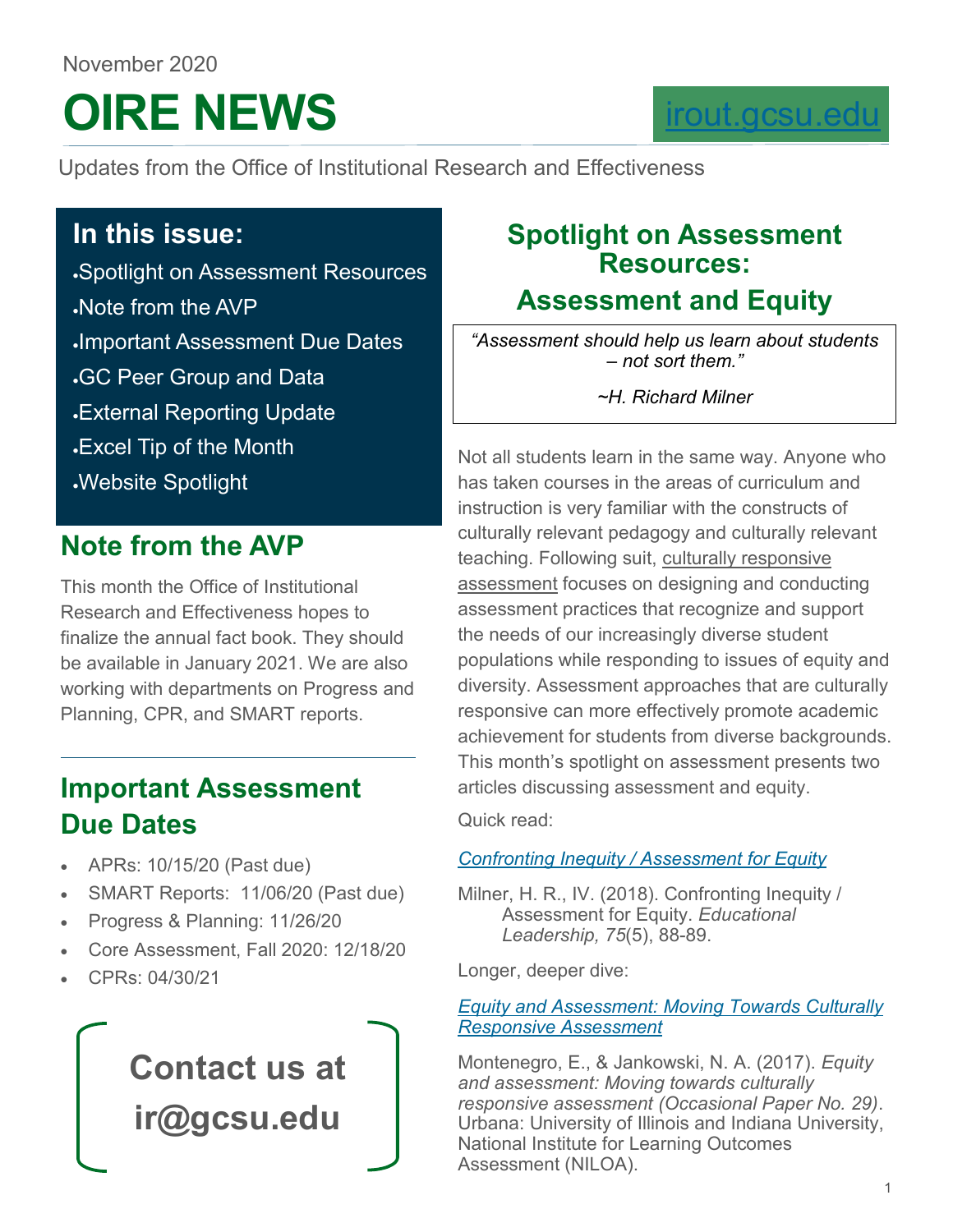### **Peer Comparison Highlights from recently released U.S. News & World Report Data**

GC has a standard set of 15 peers with whom we compare Admissions, Enrollment and Graduation data. Institutions include:

| <b>Eastern Connecticut State University</b><br>$\bullet$       |            |            | Student/Faculty Ratio FY19-FY21 |                                                                |            |            |            |  |
|----------------------------------------------------------------|------------|------------|---------------------------------|----------------------------------------------------------------|------------|------------|------------|--|
| <b>Longwood University</b><br>$\bullet$                        |            |            |                                 |                                                                | Year       |            |            |  |
| <b>Morehead State University</b><br>$\bullet$                  |            |            |                                 | <b>School</b>                                                  | 2019       | 2020       | 2021       |  |
| <b>Murray State University</b><br>$\bullet$                    |            |            |                                 | U. of North Carolina--Asheville                                | 13 to 1    | 13 to 1    | 13 to 1    |  |
|                                                                |            |            |                                 | <b>University of Montevallo</b>                                | 14 to 1    | 13 to 1    | 13 to 1    |  |
| <b>Radford University</b><br>$\bullet$                         |            |            |                                 | Univ. of Mary Washington                                       | 14 to 1    | 14 to 1    | 13 to 1    |  |
| Ramapo College of New Jersey<br>$\bullet$                      |            |            |                                 | <b>Longwood University</b>                                     | 14 to 1    | 14 to 1    | 13 to 1    |  |
| <b>SUNY--Geneseo</b><br>$\bullet$                              |            |            |                                 | <b>Winthrop University</b>                                     | 14 to 1    | 14 to 1    | 13 to 1    |  |
| <b>Truman State University</b><br>$\bullet$                    |            |            |                                 | <b>Murray State University</b>                                 | 15 to 1    | 15 to 1    | 15 to 1    |  |
|                                                                |            |            |                                 | Eastern Connecticut State Univ.                                | 15 to 1    | 15 to 1    | 15 to 1    |  |
| University of Mary Washington<br>$\bullet$                     |            |            |                                 | <b>Radford University</b>                                      | 16 to 1    | 16 to 1    | 15 to 1    |  |
| University of Montevallo<br>$\bullet$                          |            |            |                                 | <b>Truman State University</b>                                 | 16 to 1    | 16 to 1    | 15 to 1    |  |
| University of North Carolina--Asheville<br>$\bullet$           |            |            |                                 | Ramapo College of New Jersey                                   | 18 to 1    | 16 to 1    | 16 to 1    |  |
| University of Wisconsin--Eau Claire<br>$\bullet$               |            |            |                                 | <b>Morehead State University</b>                               | 18 to 1    | 18 to 1    | 16 to 1    |  |
|                                                                |            |            |                                 | Georgia College & State Univ.                                  | 17 to 1    | 17 to 1    | 17 to 1    |  |
| University of Wisconsin--La Crosse<br>$\bullet$                |            |            |                                 | SUNY--Geneseo                                                  | 19 to 1    | 18 to 1    | 17 to 1    |  |
| University of Wisconsin--Stevens Point<br>$\bullet$            |            |            |                                 | <b>Univ. of Wisconsin--Stevens Point</b>                       | 19 to 1    | 18 to 1    | 18 to 1    |  |
| <b>Winthrop University</b><br>$\bullet$                        |            |            |                                 | Univ. of Wisconsin--La Crosse                                  | 19 to 1    | 19 to 1    | 19 to 1    |  |
|                                                                |            |            |                                 | Univ. of Wisconsin--Eau Claire                                 | 22 to 1    | 22 to 1    | 22 to 1    |  |
| <b>Freshman Retention FY19-FY21</b>                            |            |            |                                 | <b>Graduation Rate FY19-FY21</b>                               |            |            |            |  |
|                                                                |            | Year       |                                 |                                                                |            | Year       |            |  |
| <b>School</b>                                                  | 2019       | 2020       | 2021                            | School                                                         | 2019       | 2020       | 2021       |  |
| Ramapo College of New Jersey<br>SUNY--Geneseo                  | 87%        | 87%        | 86%                             | SUNY--Geneseo                                                  | 77%        | 81%        | 80%        |  |
| Georgia College & State Univ.                                  | 88%<br>85% | 87%<br>85% | 86%<br>85%                      | <b>Truman State University</b><br>Ramapo College of New Jersey | 75%<br>74% | 72%<br>74% | 75%<br>72% |  |
| <b>Truman State University</b>                                 | 88%        | 86%        | 85%                             | Univ. of Wisconsin--La Crosse                                  | 71%        | 71%        | 69%        |  |
| Univ. of Wisconsin--La Crosse                                  | 85%        | 85%        | 85%                             | Univ. of Wisconsin--Eau Claire                                 | 67%        | 67%        | 67%        |  |
| Univ. of Wisconsin--Eau Claire                                 | 83%        | 83%        | 83%                             | <b>Longwood University</b>                                     | 68%        | 69%        | 66%        |  |
| <b>Univ. of Mary Washington</b>                                | 82%        | 83%        | 82%                             | Georgia College & State Univ.                                  | 66%        | 64%        | 64%        |  |
| Eastern Connecticut State Univ.                                | 76%        | 77%        | 78%                             | <b>Univ. of Mary Washington</b>                                | 71%        | 66%        | 64%        |  |
| <b>Longwood University</b>                                     | 80%        | 79%        | 78%                             | <b>Winthrop University</b>                                     | 57%        | 56%        | 64%        |  |
| <b>Murray State University</b>                                 | 73%        | 75%        | 77%                             | Univ. of Wisconsin--Stevens Point                              | 65%        | 63%        | 60%        |  |
| U. of North Carolina--Asheville                                | 77%        | 76%        | 75%                             | U. of North Carolina--Asheville                                | 62%        | 63%        | 59%        |  |
| <b>University of Montevallo</b>                                | 77%        | 76%        | 75%                             | Eastern Connecticut State Univ.<br>55%                         |            | 58%        | 57%        |  |
|                                                                |            |            |                                 |                                                                |            |            |            |  |
| Univ. of Wisconsin--Stevens Point                              | 75%        | 74%        | 74%                             | <b>Murray State University</b>                                 | 49%        | 56%        | 55%        |  |
| <b>Winthrop University</b><br><b>Morehead State University</b> | 76%<br>70% | 76%<br>71% | 74%<br>73%                      | <b>Radford University</b><br><b>University of Montevallo</b>   | 55%<br>50% | 59%<br>48% | 55%<br>55% |  |